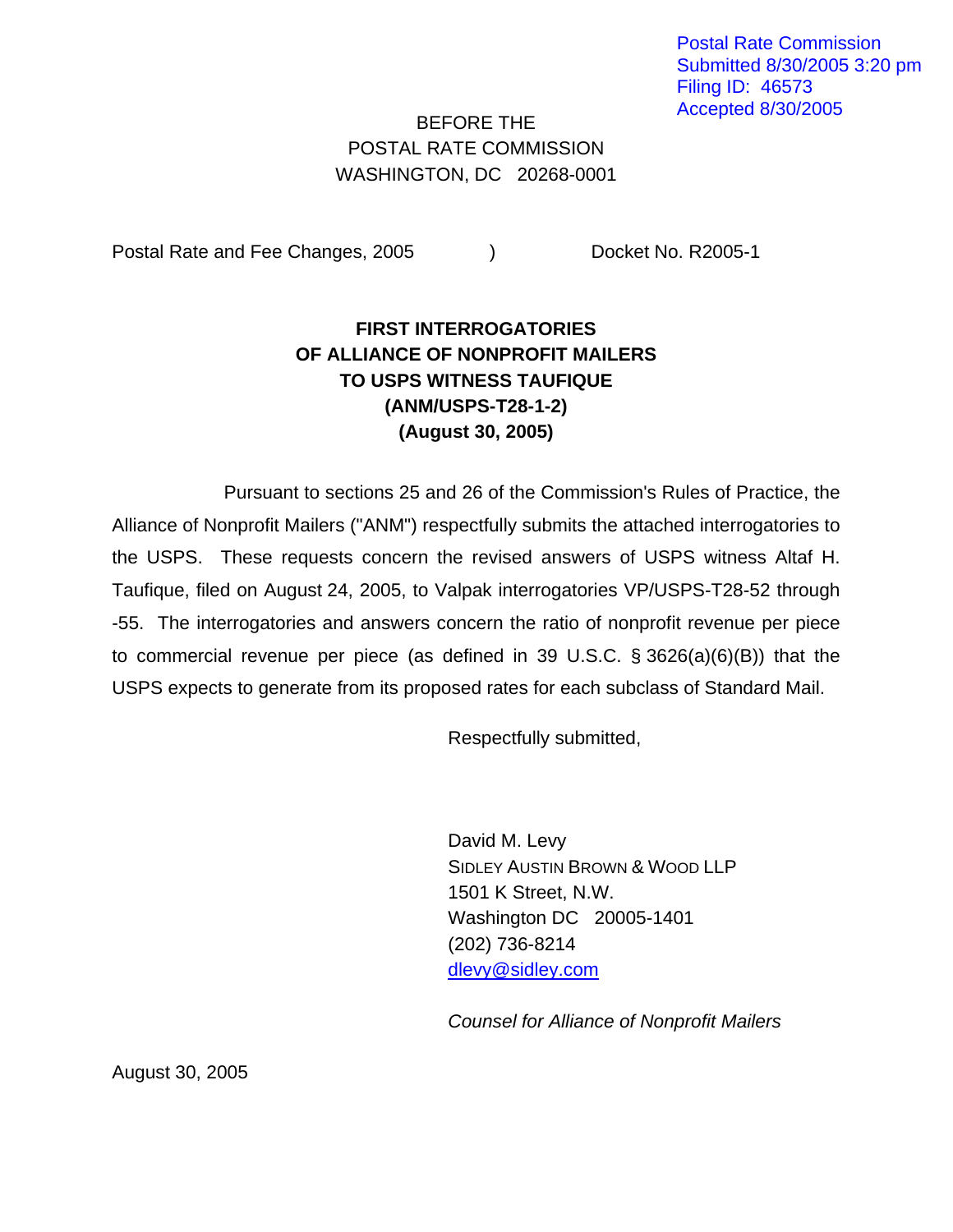## **DISCOVERY REQUESTS**

**ANM/USPS-T28-1.** According to the August 24, 2005, revised answer of USPS witness Taufique to Valpak interrogatory VP/USPS-T28-52, the USPS expects that the rates it is proposing for the Enhanced Carrier Route ("ECR") subclass of nonprofit Standard Mail will produce average revenue of \$0.1007 per piece under the assumptions specified in 39 U.S.C. § 3626(a)(6)(B)—*i.e*., approximately 56.4 percent of the average revenue per piece that the USPS expects to receive from its proposed rates for the ECR subclass of commercial Standard Mail.

- (a) Please provide a table of the rates that would result if the USPS raised its proposed rates for the ECR subclass of nonprofit Standard Mail enough to generate average revenue per piece exactly equal (except for any departures required by the tenth-of-a-cent rounding convention for individual rate elements) to 60 percent of the average revenue per piece that the USPS expects to receive from its proposed rates for the ECR subclass of commercial Standard Mail.
- (b) Please quantify the net increase in Test Year revenue that the rate adjustments responsive to question (a) would generate. If you cannot give a precise figure, give your best estimate.
- (c) Please produce workpapers and documentation sufficient to verify your responses to parts (a) and (b).

**ANM/USPS-T28-2.** According to the August 24, 2005, revised answer of USPS witness Taufique to Valpak interrogatory VP/USPS-T28-52, the USPS expects that the rates it is proposing for the regular subclass of nonprofit Standard Mail will produce average revenue of \$0.1389 per piece under the assumptions specified in 39 U.S.C. § 3626(a)(6)(B)—*i.e*., approximately 60.9 percent of the average revenue per piece that the USPS expects to receive from its proposed rates for the regular subclass of commercial Standard Mail.

 (a) Please provide a table of the rates that would result if the USPS reduced its proposed rates for the regular subclass of nonprofit Standard Mail